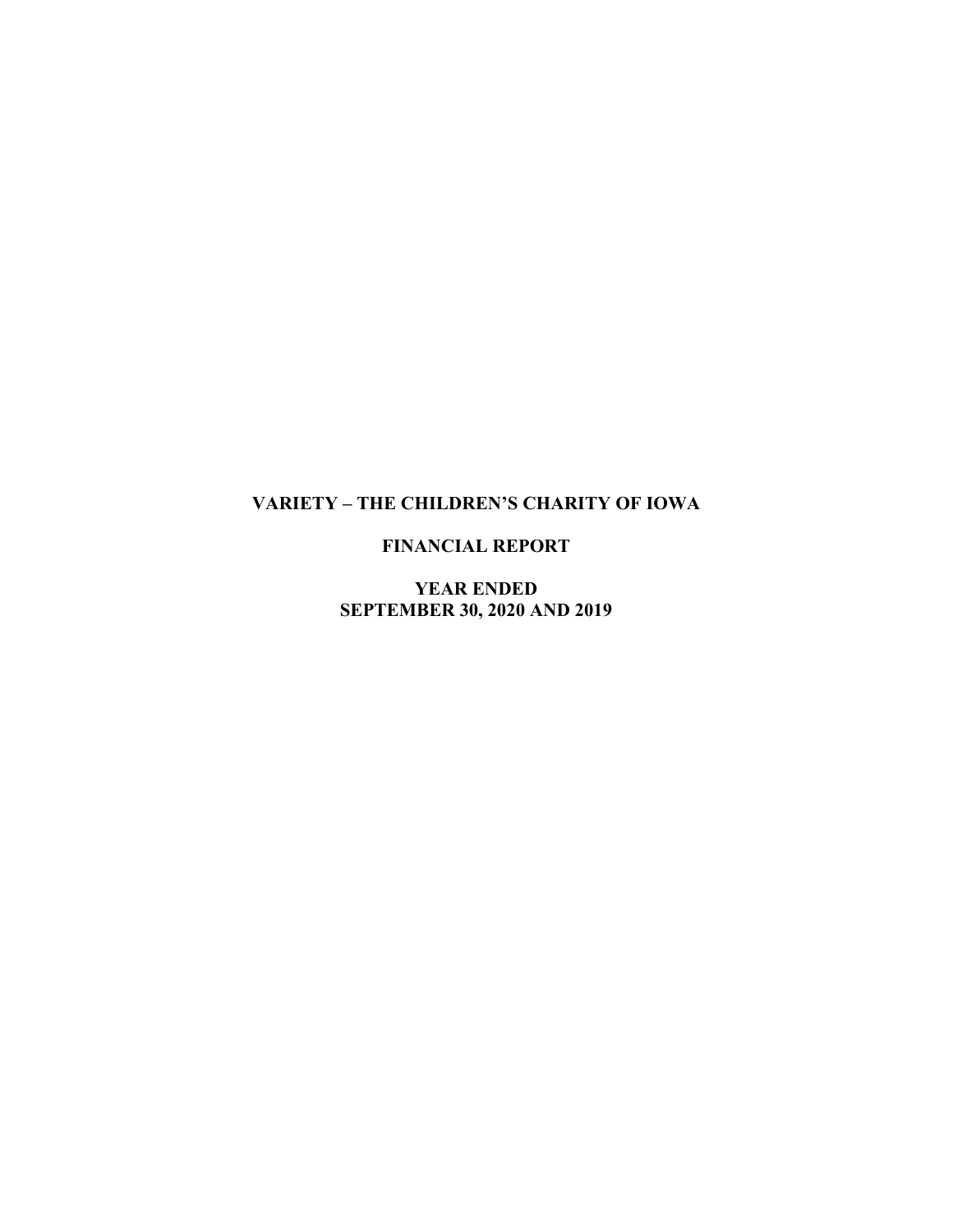# **C O N T E N T S**

|                                     | Page   |
|-------------------------------------|--------|
| <b>INDEPENDENT AUDITOR'S REPORT</b> |        |
| <b>FINANCIAL STATEMENTS</b>         |        |
| Statements of financial position    |        |
| Statements of activities            | $3-4$  |
| Statements of functional expenses   | $5-6$  |
| Statements of cash flows            |        |
| Notes to financial statements       | $8-16$ |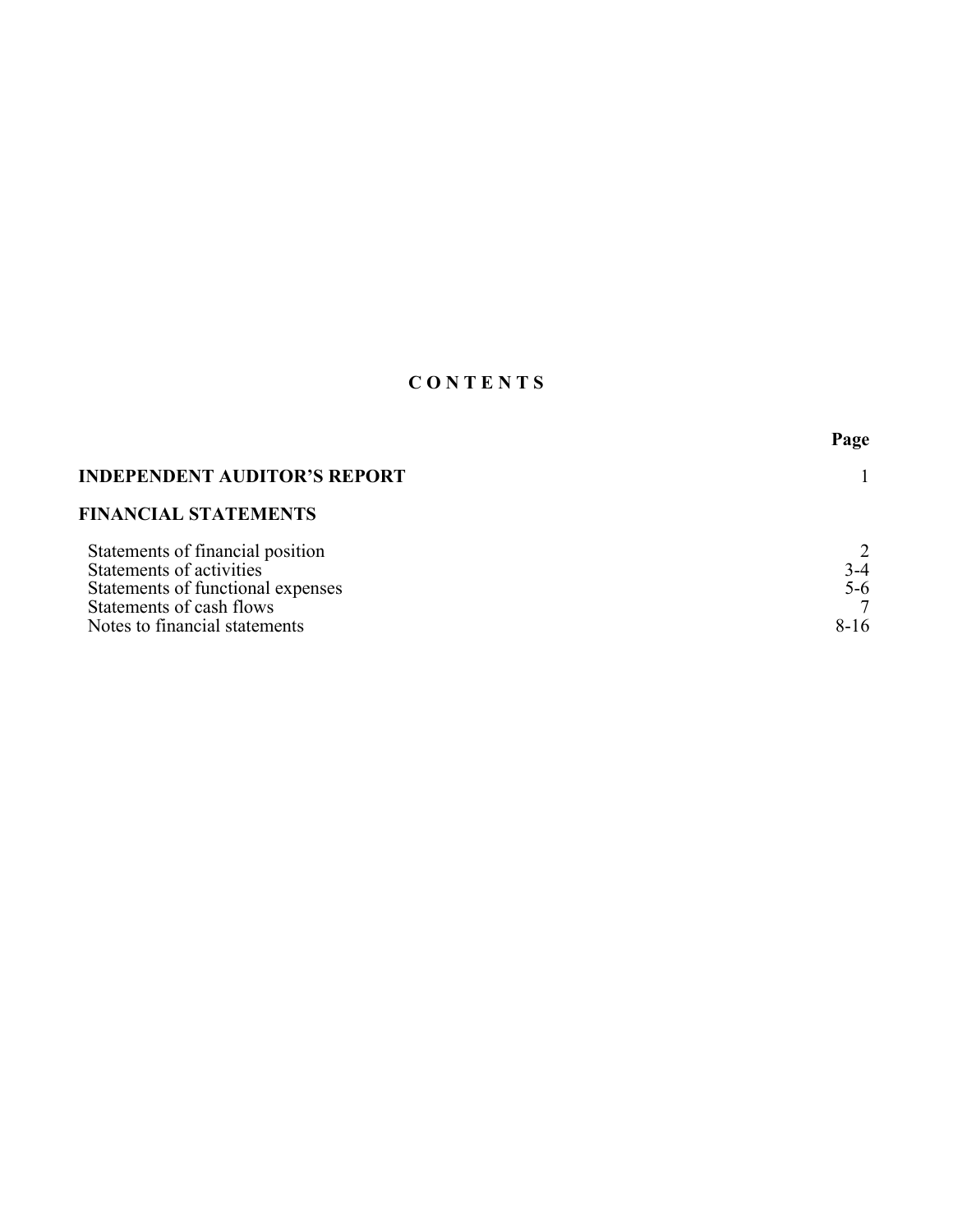

### **INDEPENDENT AUDITOR'S REPORT**

To the Board of Directors Variety – The Children's Charity of Iowa Des Moines, Iowa

#### **Report on the Financial Statements**

We have audited the accompanying financial statements of Variety – The Children's Charity of Iowa (a nonprofit organization), which comprise the statements of financial position as of September 30, 2020 and 2019, and the related statements of activities, functional expenses, and cash flows for the years then ended, and the related notes to the financial statements.

#### *Management's Responsibility for the Financial Statements*

Management is responsible for the preparation and fair presentation of these financial statements in accordance with accounting principles generally accepted in the United States of America; this includes the design, implementation, and maintenance of internal control relevant to the preparation and fair presentation of financial statements that are free from material misstatement, whether due to fraud or error.

#### *Auditor's Responsibility*

Our responsibility is to express an opinion on these financial statements based on our audits. We conducted our audits in accordance with auditing standards generally accepted in the United States of America. Those standards require that we plan and perform the audits to obtain reasonable assurance about whether the financial statements are free of material misstatement.

An audit involves performing procedures to obtain audit evidence about the amounts and disclosures in the financial statements. The procedures selected depend on the auditor's judgment, including the assessment of the risks of material misstatement of the financial statements, whether due to fraud or error. In making those risk assessments, the auditor considers internal control relevant to the entity's preparation and fair presentation of the financial statements in order to design audit procedures that are appropriate in the circumstances, but not for the purpose of expressing an opinion on the effectiveness of the entity's internal control. Accordingly, we express no such opinion. An audit also includes evaluating the appropriateness of accounting policies used and the reasonableness of significant accounting estimates made by management, as well as evaluating the overall presentation of the financial statements.

We believe that the audit evidence we have obtained is sufficient and appropriate to provide a basis for our audit opinion.

### *Opinion*

In our opinion, the financial statements referred to above present fairly, in all material respects, the financial position of Variety – The Children's Charity of Iowa as of September 30, 2020 and 2019, and the changes in net assets and its cash flows for the years then ended in accordance with accounting principles generally accepted in the United States of America.

Desmond CPA, PLC

West Des Moines, Iowa February 2, 2021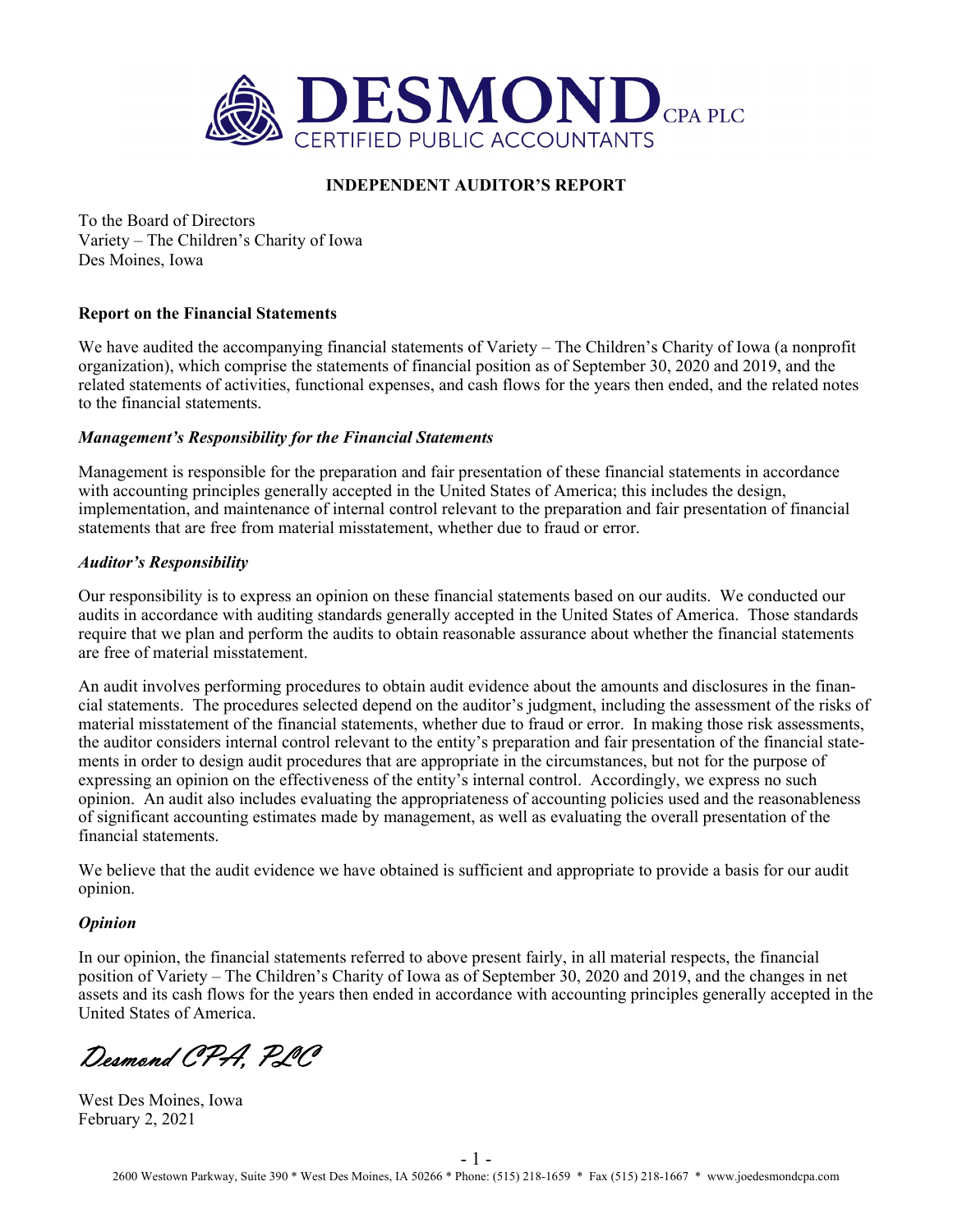#### **VARIETY - THE CHILDREN'S CHARITY STATEMENTS OF FINANCIAL POSITION SEPTEMBER 30, 2020 AND 2019**

#### **ASSETS**

|                                                                       | 2020         |           | 2019         |           |
|-----------------------------------------------------------------------|--------------|-----------|--------------|-----------|
| <b>CURRENT ASSETS</b>                                                 |              |           |              |           |
| Cash and cash equivalents                                             | S            | 1,936,730 | \$           | 2,063,345 |
| Contributions receivable, net of allowance for doubtful               |              |           |              |           |
| accounts 2020 \$7,706; 2019 \$22,170                                  |              | 796,339   |              | 649,045   |
| Prepaid expenses                                                      |              | 29,702    |              | 80,794    |
| Total current assets                                                  | S            | 2,762,771 | $\mathbf s$  | 2,793,184 |
| Interest in assets held by Community Foundation of Greater Des Moines | \$           | 1,069,655 | \$           | 896,841   |
| Office equipment, net of accumulated depreciation                     |              |           |              |           |
| 2020 \$87,000; 2019 \$101,195                                         |              | 3,935     |              | 6,931     |
|                                                                       | $\mathbf{s}$ | 1,073,590 | $\mathbf S$  | 903,772   |
| Total assets                                                          | S            | 3,836,361 | \$           | 3,696,956 |
| <b>LIABILITIES AND NET ASSETS</b>                                     |              |           |              |           |
| <b>CURRENT LIABILITIES</b>                                            |              |           |              |           |
| Accounts payable                                                      | \$           | 29,201    | \$           | 94,523    |
| Accrued payroll taxes                                                 |              | 1,666     |              |           |
| Deferred revenue                                                      |              | 27,250    |              | 10,522    |
| Charity grants payable                                                |              | 998,437   |              | 875,779   |
| Total current liabilities                                             | $\mathbf{s}$ | 1,056,554 | $\mathbf s$  | 980,824   |
| <b>NET ASSETS</b>                                                     |              |           |              |           |
| Without donor restrictions                                            | S            | 1,905,523 | \$           | 1,457,576 |
| With donor restrictions                                               |              | 874,284   |              | 1,258,556 |
| Total net assets                                                      | $\mathbf{s}$ | 2,779,807 | $\mathbf{s}$ | 2,716,132 |
| Total liabilities and net assets                                      | S            | 3,836,361 | S            | 3,696,956 |
| <b>See Notes to Financial Statements.</b>                             |              |           |              |           |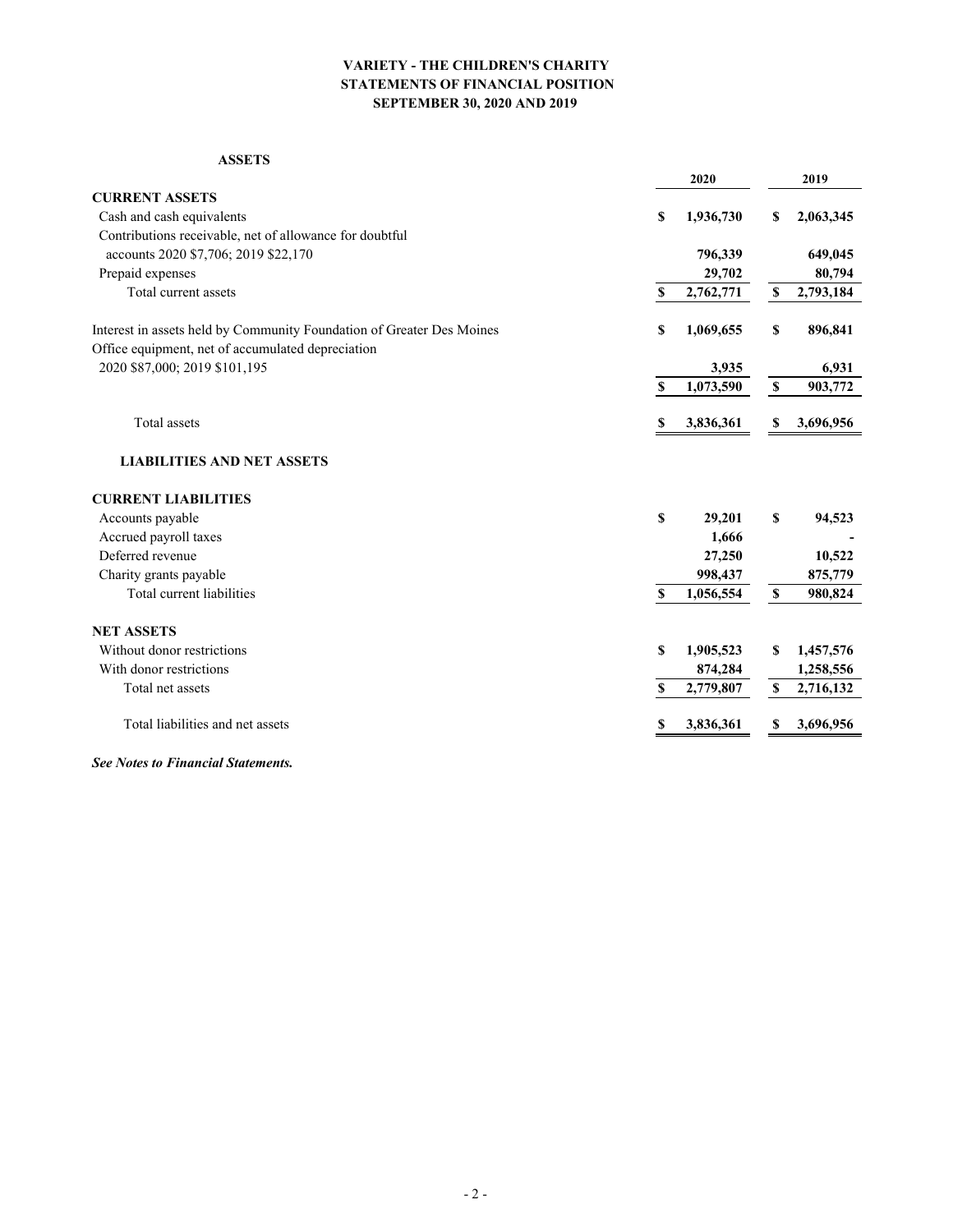#### **VARIETY - THE CHILDREN'S CHARITY STATEMENT OF ACTIVITIES YEAR ENDED SEPTEMBER 30, 2020**

|                                                         |    | <b>Without Donor</b><br><b>Restrictions</b> |    | <b>With Donor</b><br><b>Restrictions</b> |             | <b>Total</b> |
|---------------------------------------------------------|----|---------------------------------------------|----|------------------------------------------|-------------|--------------|
| <b>REVENUE AND CONTRIBUTIONS</b>                        |    |                                             |    |                                          |             |              |
| <b>SPECIAL EVENTS</b>                                   |    |                                             |    |                                          |             |              |
| Star Playground                                         | \$ |                                             | \$ | 260,052                                  | S           | 260,052      |
| <b>Black Tie Dinner</b>                                 |    | 116,787                                     |    |                                          |             | 116,787      |
| Golf Outings                                            |    | 123,177                                     |    |                                          |             | 123,177      |
| Polo on the Green                                       |    | 136,392                                     |    | 99,725                                   |             | 236,117      |
| <b>Stag Events</b>                                      |    | 166,453                                     |    | 4,700                                    |             | 171,153      |
| Telethon                                                |    | 2,562,640                                   |    | 160,547                                  |             | 2,723,187    |
| Two Days of Compassion                                  |    | 72,898                                      |    | 118,117                                  |             | 191,015      |
| Other Special Events                                    |    | 151,035                                     |    |                                          |             | 151,035      |
| <b>OTHER REVENUES</b>                                   |    |                                             |    |                                          |             |              |
| Interest                                                |    | 25,039                                      |    |                                          |             | 25,039       |
| Jody Reynolds memorials                                 |    |                                             |    | 11,025                                   |             | 11,025       |
| Other                                                   |    | 60,339                                      |    | 54,821                                   |             | 115,160      |
| PPP loan forgiveness                                    |    | 79,983                                      |    |                                          |             | 79,983       |
| Change in value of interest of assets held by Community |    |                                             |    |                                          |             |              |
| Foundation of Greater Des Moines                        |    | 31,277                                      |    |                                          |             | 31,277       |
| Total amount raised                                     | \$ | 3,526,020                                   | \$ | 708,987                                  | \$          | 4,235,007    |
| Less donor designated funds                             |    | (212,500)                                   |    |                                          |             | (212,500)    |
|                                                         | S  | 3,313,520                                   | \$ | 708,987                                  | \$          | 4,022,507    |
| Net assets released from restrictions, satisfaction     |    |                                             |    |                                          |             |              |
| of donor restrictions                                   |    | 1,093,259                                   |    | (1,093,259)                              |             |              |
| Net revenue, contributions and assets                   |    |                                             |    |                                          |             |              |
| released from restrictions                              | \$ | 4,406,779                                   | \$ | (384, 272)                               | S           | 4,022,507    |
| <b>CHARITY GRANTS</b>                                   |    |                                             |    |                                          |             |              |
| Charity grants                                          | S  | 3,130,931                                   | \$ |                                          | \$          | 3,130,931    |
| Less donor designated funds                             |    | (212,500)                                   |    |                                          |             | (212,500)    |
|                                                         | S  | 2,918,431                                   | \$ |                                          | \$          | 2,918,431    |
| <b>SPECIAL EVENTS - DIRECT EXPENSES</b>                 |    |                                             |    |                                          |             |              |
| <b>Black Tie Dinner</b>                                 |    | 39,428                                      |    |                                          |             | 39,428       |
| Golf Outings                                            |    | 26,931                                      |    |                                          |             | 26,931       |
| Polo on the Green                                       |    | 6,626                                       |    |                                          |             | 6,626        |
| <b>Stag Events</b>                                      |    | 21,553                                      |    |                                          |             | 21,553       |
| Telethon                                                |    | 216,758                                     |    |                                          |             | 216,758      |
| Two Days of Compassion                                  |    | 25,645                                      |    |                                          |             | 25,645       |
| Other Special Events                                    |    | 2,222                                       |    |                                          |             | 2,222        |
| <b>OTHER EXPENSES</b>                                   |    |                                             |    |                                          |             |              |
| Program Services                                        |    | 215,632                                     |    |                                          |             | 215,632      |
| Administrative                                          |    | 184,777                                     |    |                                          |             | 184,777      |
| Fundraising                                             |    | 300,829                                     |    |                                          |             | 300,829      |
| Total charity grants and expenses                       | \$ | 3,958,832                                   | S  |                                          | $\mathbb S$ | 3,958,832    |
| <b>CHANGE IN NET ASSETS</b>                             | \$ | 447,947                                     | \$ | (384, 272)                               | \$          | 63,675       |
| <b>NET ASSETS, beginning</b>                            |    | 1,457,576                                   |    | 1,258,556                                |             | 2,716,132    |
| <b>NET ASSETS, ending</b>                               | \$ | 1,905,523                                   | \$ | 874,284                                  | S           | 2,779,807    |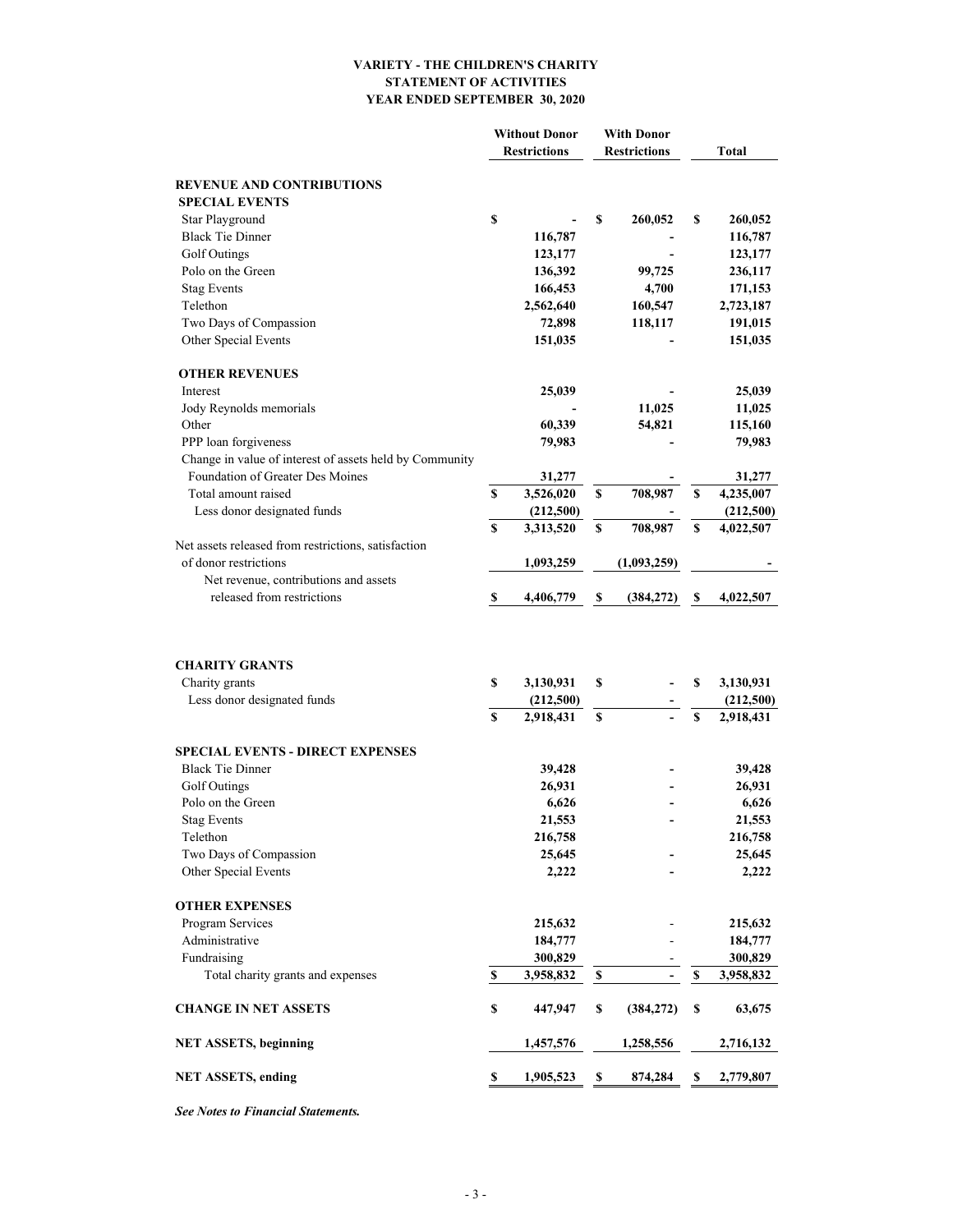#### **VARIETY - THE CHILDREN'S CHARITY STATEMENT OF ACTIVITIES YEAR ENDED SEPTEMBER 30, 2019**

|                                                         |    | <b>Without Donor</b><br><b>Restrictions</b> |    | <b>With Donor</b><br><b>Restrictions</b> | Total |           |  |
|---------------------------------------------------------|----|---------------------------------------------|----|------------------------------------------|-------|-----------|--|
| <b>REVENUE AND CONTRIBUTIONS</b>                        |    |                                             |    |                                          |       |           |  |
| <b>SPECIAL EVENTS</b>                                   |    |                                             |    |                                          |       |           |  |
| Star Playground                                         | \$ |                                             | \$ | 153,506                                  | \$    | 153,506   |  |
| <b>Black Tie Dinner</b>                                 |    | 139,617                                     |    | 29,976                                   |       | 169,593   |  |
| Golf Outings                                            |    | 120,690                                     |    |                                          |       | 120,690   |  |
| Polo on the Green                                       |    | 243,203                                     |    | 22,130                                   |       | 265,333   |  |
| <b>Stag Events</b>                                      |    | 267,189                                     |    | 26,180                                   |       | 293,369   |  |
| Telethon                                                |    | 2,461,330                                   |    | 103,822                                  |       | 2,565,152 |  |
| Two Days of Compassion                                  |    | 68,114                                      |    | 121,552                                  |       | 189,666   |  |
| Other Special Events                                    |    | 145,865                                     |    | 25,260                                   |       | 171,125   |  |
| <b>OTHER REVENUES</b>                                   |    |                                             |    |                                          |       |           |  |
| Interest                                                |    | 34,052                                      |    |                                          |       | 34,052    |  |
| Jody Reynolds memorials                                 |    |                                             |    | 159,322                                  |       | 159,322   |  |
| Other                                                   |    | 29,556                                      |    | 38,887                                   |       | 68,443    |  |
| Change in value of interest of assets held by Community |    |                                             |    |                                          |       |           |  |
| Foundation of Greater Des Moines                        |    | 3,143                                       |    |                                          |       | 3,143     |  |
| Total amount raised                                     | S  | 3,512,759                                   | S  | 680,635                                  | S     | 4,193,394 |  |
| Less donor designated funds                             |    | (75,000)                                    |    |                                          |       | (75,000)  |  |
|                                                         | S  | 3,437,759                                   | \$ | 680,635                                  | S     | 4,118,394 |  |
| Net assets released from restrictions, satisfaction     |    |                                             |    |                                          |       |           |  |
| of donor restrictions                                   |    | 459,220                                     |    | (459, 220)                               |       |           |  |
| Net revenue, contributions and assets                   |    |                                             |    |                                          |       |           |  |
| released from restrictions                              | S  | 3,896,979                                   | \$ | 221,415                                  | S     | 4,118,394 |  |
| <b>CHARITY GRANTS</b>                                   |    |                                             |    |                                          |       |           |  |
| Charity grants                                          | S  | 2,524,722                                   | \$ |                                          | S     | 2,524,722 |  |
| Less donor designated funds                             | \$ | (75,000)<br>2,449,722                       | \$ |                                          | \$    | (75,000)  |  |
|                                                         |    |                                             |    |                                          |       | 2,449,722 |  |
| <b>SPECIAL EVENTS - DIRECT EXPENSES</b>                 |    |                                             |    |                                          |       |           |  |
| <b>Black Tie Dinner</b>                                 |    | 37,646                                      |    |                                          |       | 37,646    |  |
| Golf Outings                                            |    | 32,352                                      |    |                                          |       | 32,352    |  |
| Polo on the Green                                       |    | 102,591                                     |    |                                          |       | 102,591   |  |
| <b>Stag Events</b>                                      |    | 86,279                                      |    |                                          |       | 86,279    |  |
| Telethon                                                |    | 212,246                                     |    |                                          |       | 212,246   |  |
| Two Days of Compassion                                  |    | 28,127                                      |    |                                          |       | 28,127    |  |
| Other Special Events                                    |    | 23,633                                      |    |                                          |       | 23,633    |  |
| <b>OTHER EXPENSES</b>                                   |    |                                             |    |                                          |       |           |  |
| Program Services                                        |    | 223,989                                     |    |                                          |       | 223,989   |  |
| Administrative                                          |    | 176,616                                     |    |                                          |       | 176,616   |  |
| Fundraising                                             |    | 292,750                                     |    |                                          |       | 292,750   |  |
| Total charity grants and expenses                       | \$ | 3,665,951                                   | \$ |                                          | \$    | 3,665,951 |  |
|                                                         |    |                                             |    |                                          |       |           |  |
| <b>CHANGE IN NET ASSETS</b>                             | \$ | 231,028                                     | \$ | 221,415                                  | \$    | 452,443   |  |
| <b>NET ASSETS, beginning</b>                            |    | 1,226,548                                   |    | 1,037,141                                |       | 2,263,689 |  |
| <b>NET ASSETS, ending</b>                               | \$ | 1,457,576                                   | S  | 1,258,556                                | S     | 2,716,132 |  |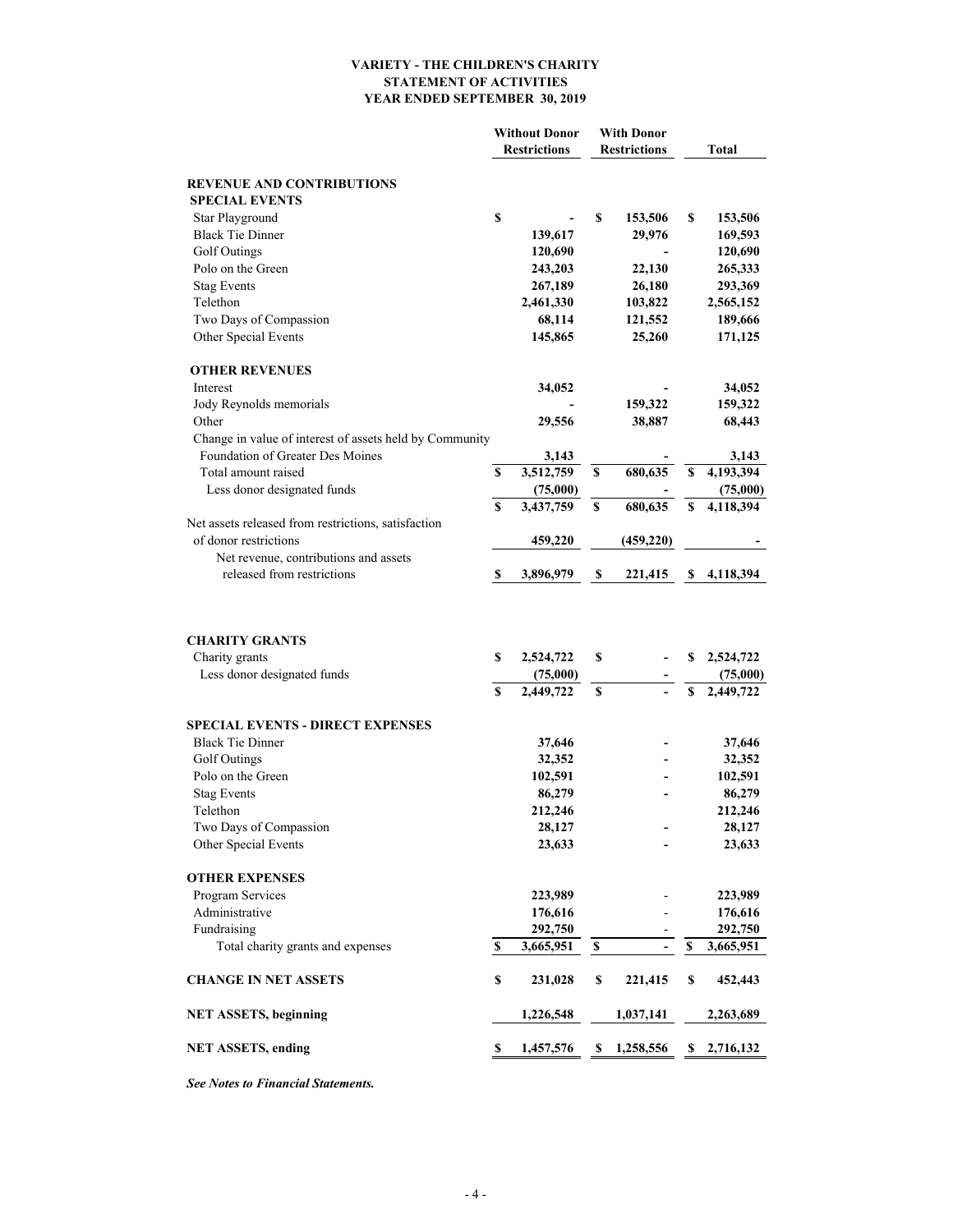#### **VARIETY - THE CHILDREN'S CHARITY STATEMENT OF FUNCTIONAL EXPENSES YEAR ENDED SEPTEMBER 30, 2020**

|                                       |    | Program<br><b>Services</b> |             | Administrative |                  | Fundraising |    | <b>Total</b> |
|---------------------------------------|----|----------------------------|-------------|----------------|------------------|-------------|----|--------------|
| Charity grants, less designated funds | S  | 2,918,431                  | \$          |                | \$               |             | S  | 2,918,431    |
| Special events - direct expenses      | \$ |                            | \$          |                | $\boldsymbol{s}$ | 339,163     | S  | 339,163      |
| <b>Expenses:</b>                      |    |                            |             |                |                  |             |    |              |
| Salaries, payroll taxes and benefits  | \$ | 162,671                    | \$          | 114,449        | \$               | 226,944     | S  | 504,064      |
| International dues                    |    |                            |             | 33,068         |                  |             |    | 33,068       |
| Professional fees                     |    | 8,890                      |             | 6,255          |                  | 12,403      |    | 27,548       |
| Supplies                              |    | 495                        |             | 348            |                  | 691         |    | 1,534        |
| Telephone and internet                |    | 2,137                      |             | 1,504          |                  | 2,982       |    | 6,623        |
| Postage and shipping                  |    | 592                        |             | 416            |                  | 825         |    | 1,833        |
| Office and occupancy                  |    | 16,843                     |             | 11,850         |                  | 23,497      |    | 52,190       |
| Equipment rental and maintenance      |    | 4,772                      |             | 3,358          |                  | 6,658       |    | 14,788       |
| Printing and publications             |    | 424                        |             | 299            |                  | 592         |    | 1,315        |
| Travel                                |    | 504                        |             | 354            |                  | 703         |    | 1,561        |
| Conferences and meetings              |    | 848                        |             | 596            |                  | 1,182       |    | 2,626        |
| Depreciation                          |    | 967                        |             | 680            |                  | 1,349       |    | 2,996        |
| Insurance                             |    | 2,489                      |             | 1,751          |                  | 3,472       |    | 7,712        |
| Marketing                             |    | 11,768                     |             | 8,279          |                  | 16,418      |    | 36,465       |
| Other                                 |    | 2,232                      |             | 1,570          |                  | 3,113       |    | 6,915        |
|                                       | \$ | 215,632                    | $\mathbb S$ | 184,777        | $\mathbb S$      | 300,829     | \$ | 701,238      |
|                                       | \$ | 3,134,063                  | \$          | 184,777        | \$               | 639,992     | \$ | 3,958,832    |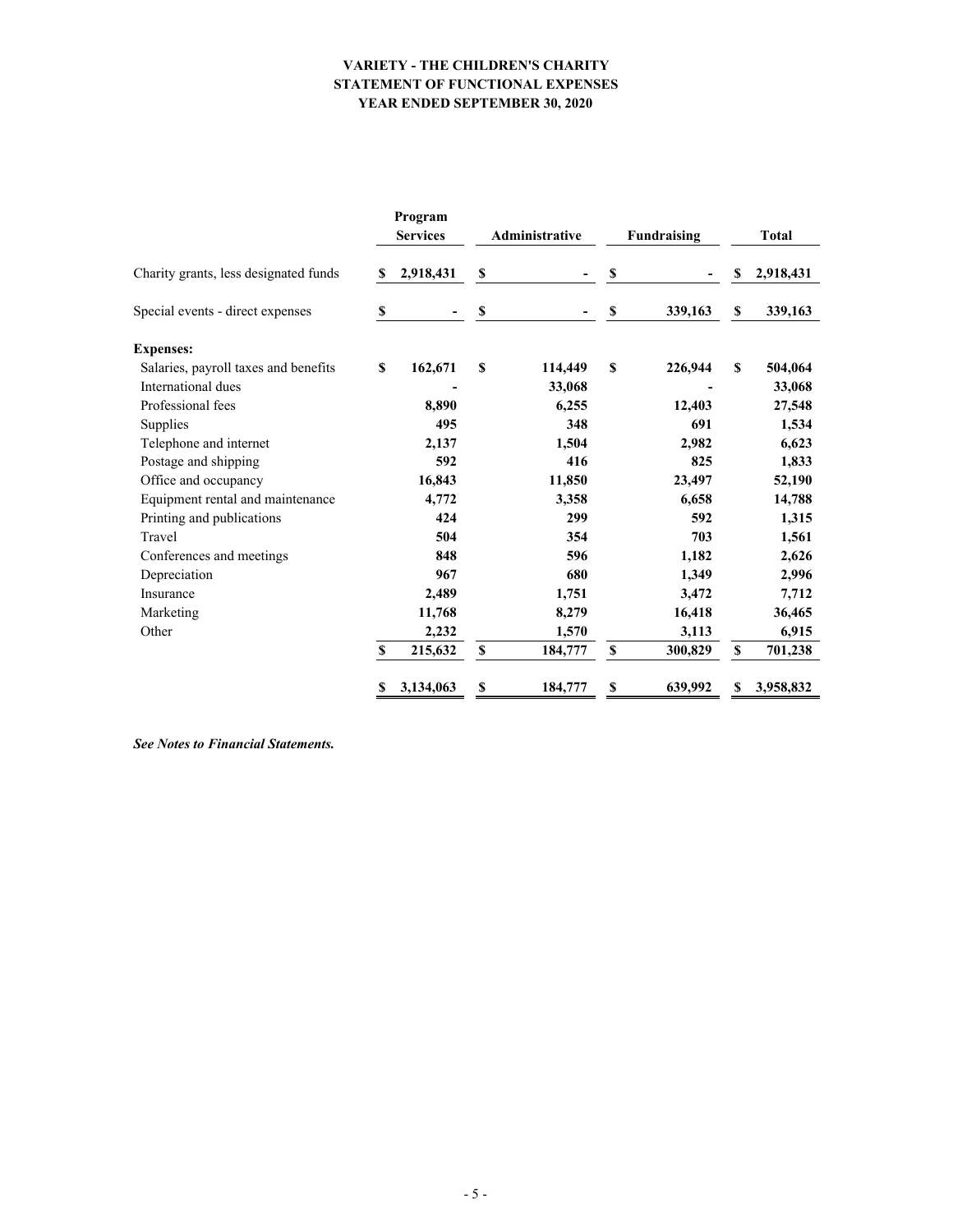#### **VARIETY - THE CHILDREN'S CHARITY STATEMENT OF FUNCTIONAL EXPENSES YEAR ENDED SEPTEMBER 30, 2019**

|                                       |               | Program<br><b>Services</b> |             | Administrative |                           | Fundraising |             | <b>Total</b> |
|---------------------------------------|---------------|----------------------------|-------------|----------------|---------------------------|-------------|-------------|--------------|
| Charity grants, less designated funds | S             | 2,449,722                  | \$          |                | \$                        |             |             | 2,449,722    |
| Special events - direct expenses      | <sup>\$</sup> |                            | $\mathbb S$ |                | $\mathbb S$               | 522,874     | S           | 522,874      |
| <b>Expenses:</b>                      |               |                            |             |                |                           |             |             |              |
| Salaries, payroll taxes and benefits  | \$            | 172,770                    | \$          | 107,498        | $\boldsymbol{\mathsf{s}}$ | 225,812     | $\mathbf S$ | 506,080      |
| International dues                    |               |                            |             | 37,252         |                           |             |             | 37,252       |
| Professional fees                     |               | 7,193                      |             | 4,475          |                           | 9,400       |             | 21,068       |
| Supplies                              |               | 939                        |             | 584            |                           | 1,227       |             | 2,750        |
| Telephone and internet                |               | 2,536                      |             | 1,577          |                           | 3,313       |             | 7,426        |
| Postage and shipping                  |               | 671                        |             | 417            |                           | 877         |             | 1,965        |
| Office and occupancy                  |               | 17,427                     |             | 10,843         |                           | 22,777      |             | 51,047       |
| Equipment rental and maintenance      |               | 4,839                      |             | 3,011          |                           | 6,325       |             | 14,175       |
| Printing and publications             |               | 468                        |             | 291            |                           | 611         |             | 1,370        |
| Travel                                |               | 1,809                      |             | 1,126          |                           | 2,365       |             | 5,300        |
| Conferences and meetings              |               | 2,084                      |             | 1,296          |                           | 2,723       |             | 6,103        |
| Depreciation                          |               | 1,333                      |             | 829            |                           | 1,742       |             | 3,904        |
| Insurance                             |               | 2,687                      |             | 1,672          |                           | 3,512       |             | 7,871        |
| Marketing                             |               | 5,069                      |             | 3,154          |                           | 6,625       |             | 14,848       |
| Other                                 |               | 4,164                      |             | 2,591          |                           | 5,441       |             | 12,196       |
|                                       | $\mathbf{s}$  | 223,989                    | $\mathbf S$ | 176,616        | <b>S</b>                  | 292,750     | $\mathbf S$ | 693,355      |
|                                       | S             | 2,673,711                  | \$          | 176,616        | \$                        | 815,624     | \$.         | 3,665,951    |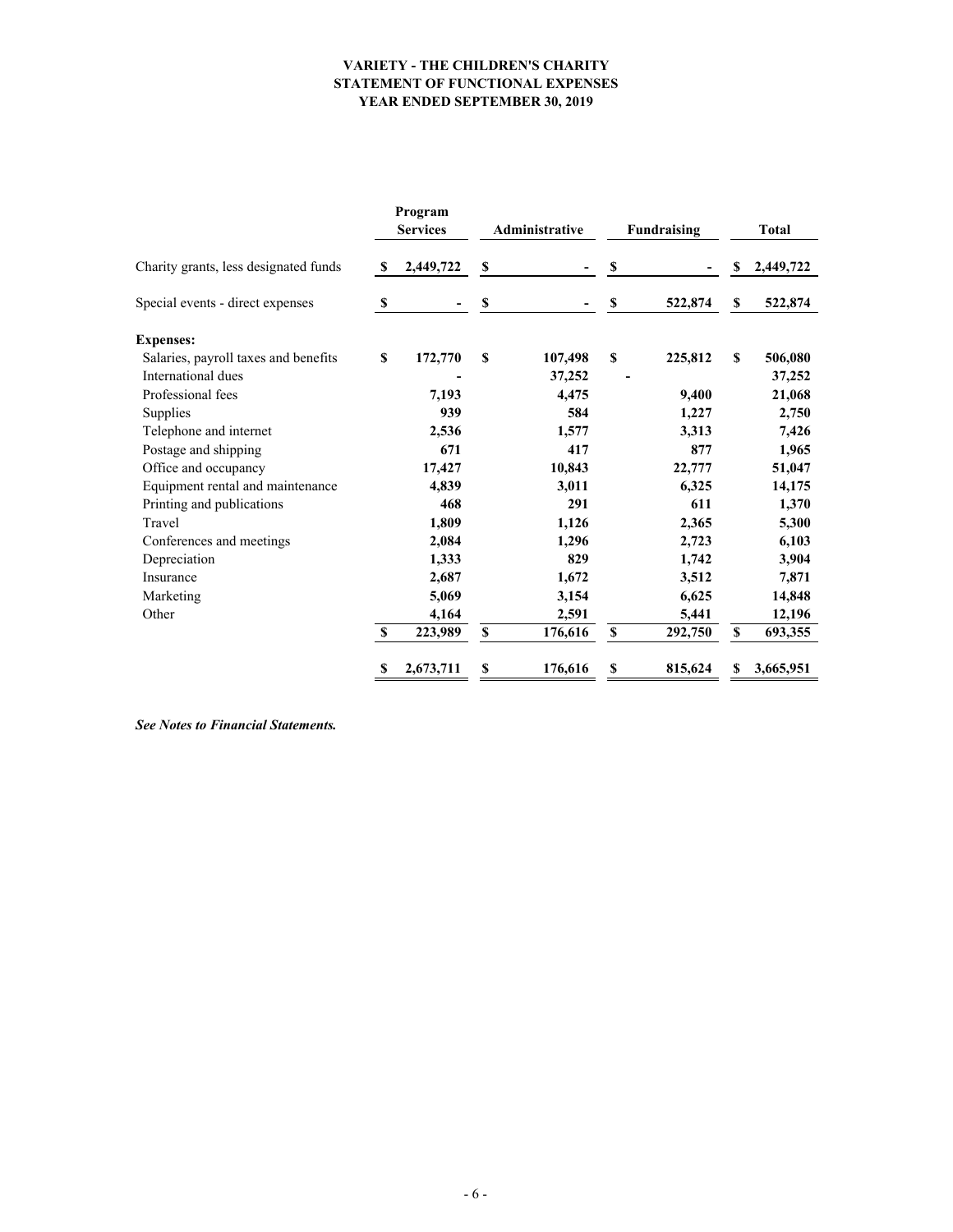### **VARIETY - THE CHILDREN'S CHARITY STATEMENT OF CASH FLOWS YEAR ENDED SEPTEMBER 30, 2020 AND 2019**

|                                                           | 2020 |            |             | 2019       |  |
|-----------------------------------------------------------|------|------------|-------------|------------|--|
| <b>CASH FLOWS FROM OPERATING ACTIVITIES</b>               |      |            |             |            |  |
| Change in net assets                                      | \$   | 63,675     | \$          | 452,443    |  |
| Adjustments to reconcile change in net assets to net cash |      |            |             |            |  |
| provided by operating activities:                         |      |            |             |            |  |
| Depreciation                                              |      | 2,996      |             | 3,904      |  |
| Change in value of interest in assets held by Community   |      |            |             |            |  |
| Foundation of Greater Des Moines                          |      | (46, 665)  |             | (18,203)   |  |
| Change in assets and liabilities:                         |      |            |             |            |  |
| (Increase) decrease in contributions receivable           |      | (147, 294) |             | 56,579     |  |
| Decrease (increase) in prepaid expenses                   |      | 51,092     |             | (3,187)    |  |
| (Decreaes) increase in accounts payable                   |      | (65,322)   |             | 49,197     |  |
| Increase (decrease) in accrued payroll taxes              |      | 1,666      |             | (1,739)    |  |
| Increase (decrease) increase in deferred revenue          |      | 16,728     |             | (25, 228)  |  |
| Increase in charitable grants payable                     |      | 122,658    |             | 121,460    |  |
| Net cash (used in) provided by operating activities       | \$   | (466)      | S           | 635,226    |  |
| <b>CASH FLOWS FROM INVESTING ACTIVITIES</b>               |      |            |             |            |  |
| Purchase of equipment                                     | \$   |            | S           | (4,149)    |  |
| Transfers to Community Foundation of Greater Des Moines   |      | (126, 149) |             | (100, 770) |  |
| Net cash (used in) investing activities                   | \$   | (126, 149) | $\mathbf S$ | (104, 919) |  |
| (Decrease) increase in cash and cash equivalents          | \$   | (126, 615) | \$          | 530,307    |  |
| Cash and cash equivalents at beginning of year            |      | 2,063,345  |             | 1,533,038  |  |
| Cash and cash equivalents at end of year                  | S    | 1,936,730  | S           | 2,063,345  |  |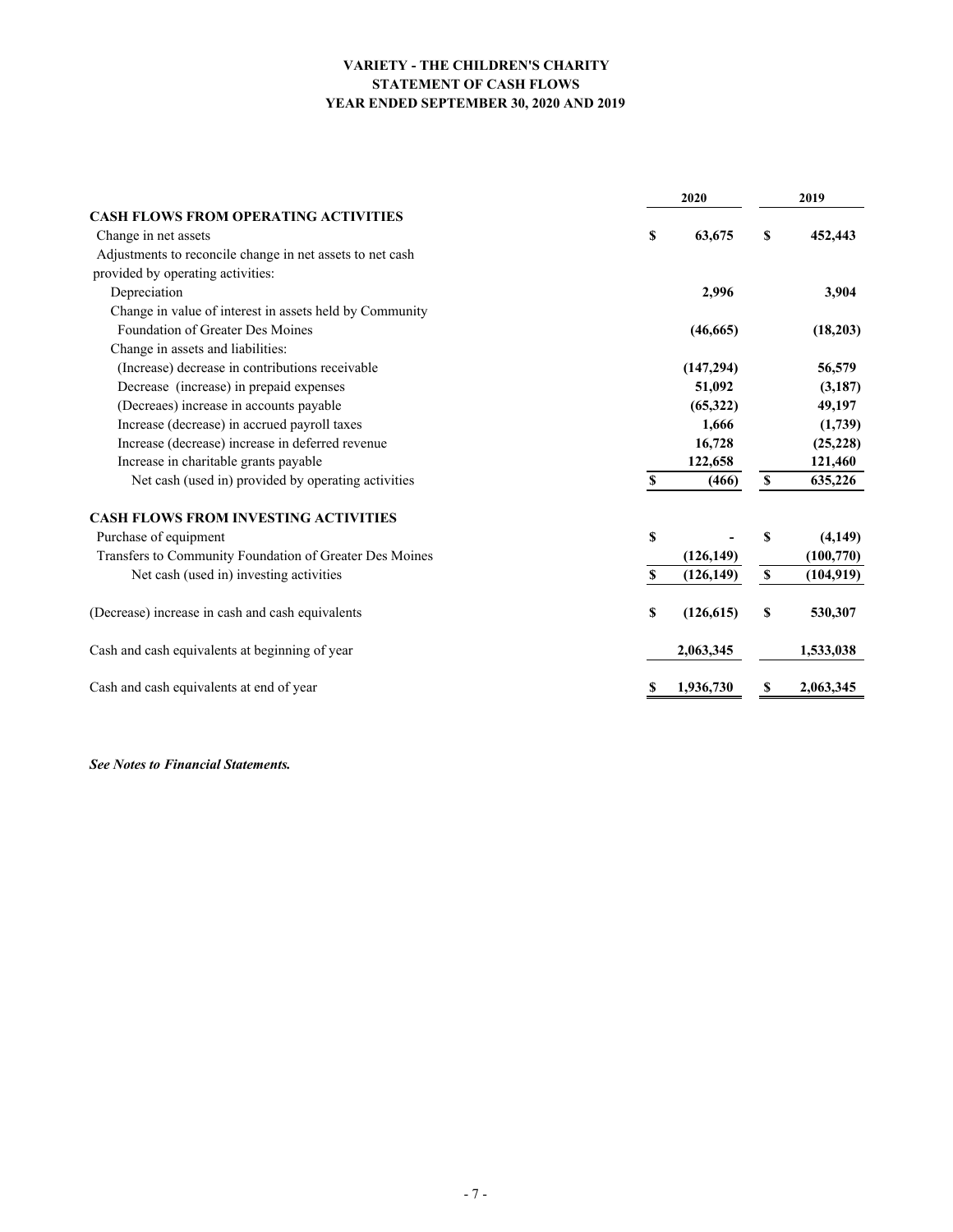### **Note 1. Nature of Activities and Significant Accounting Policies**

### **Nature of organization:**

Variety - the Children's Charity of Iowa (Variety) is organized to raise, manage, and administer contributions for other nonprofit and charitable organizations, thereby enhancing and benefiting services to the children of Iowa. Variety is affiliated with Variety International, and Variety's main event is an annual telethon. Variety receives most of its revenue through private, individual, and corporate contributions.

### **Use of estimates:**

The preparation of financial statements in conformity with generally accepted accounting principles requires Variety's management to make estimates and assumptions that affect the reported amounts of assets and liabilities at the date of the financial statements, and reported amounts of revenues and expenses including functional allocations, during the reporting period. Actual results could differ from those estimates.

### **Net assets:**

The financial statements of Variety have been prepared on the accrual basis of accounting. Net assets, revenues, and expenses are classified based on the existence or absence of donorimposed restrictions. Accordingly, Variety presents the following categories of revenues and expenses on its statements of activities:

Net assets without donor restrictions:

Net assets that are not subject to donor-imposed restrictions and may be expended for any purpose in performing the primary objectives of Variety. Variety's board may designate assets without restrictions for specific operational purposes from time to time.

Net assets with donor restrictions:

Net assets subject to stipulations imposed by donors, and grantors. Some donor restrictions are temporary in nature; those restrictions will be met by actions of Variety or by the passage of time. Other donor restrictions are perpetual in nature, whereby the donor has stipulated the funds be maintained in perpetuity.

### **Cash and cash equivalents:**

Variety considers unrestricted and restricted cash (including certificates of deposits) and highly liquid debt instruments purchased with an original maturity of three months or less to be cash and cash equivalents for the purpose of the cash flow statement.

### **Interest in assets held by Community Foundation of Greater Des Moines:**

Investments are recorded at fair value. Realized gains/losses and the change in unrealized appreciation on investments are included in net gains/losses on investments and reported as revenue in the statements of activities.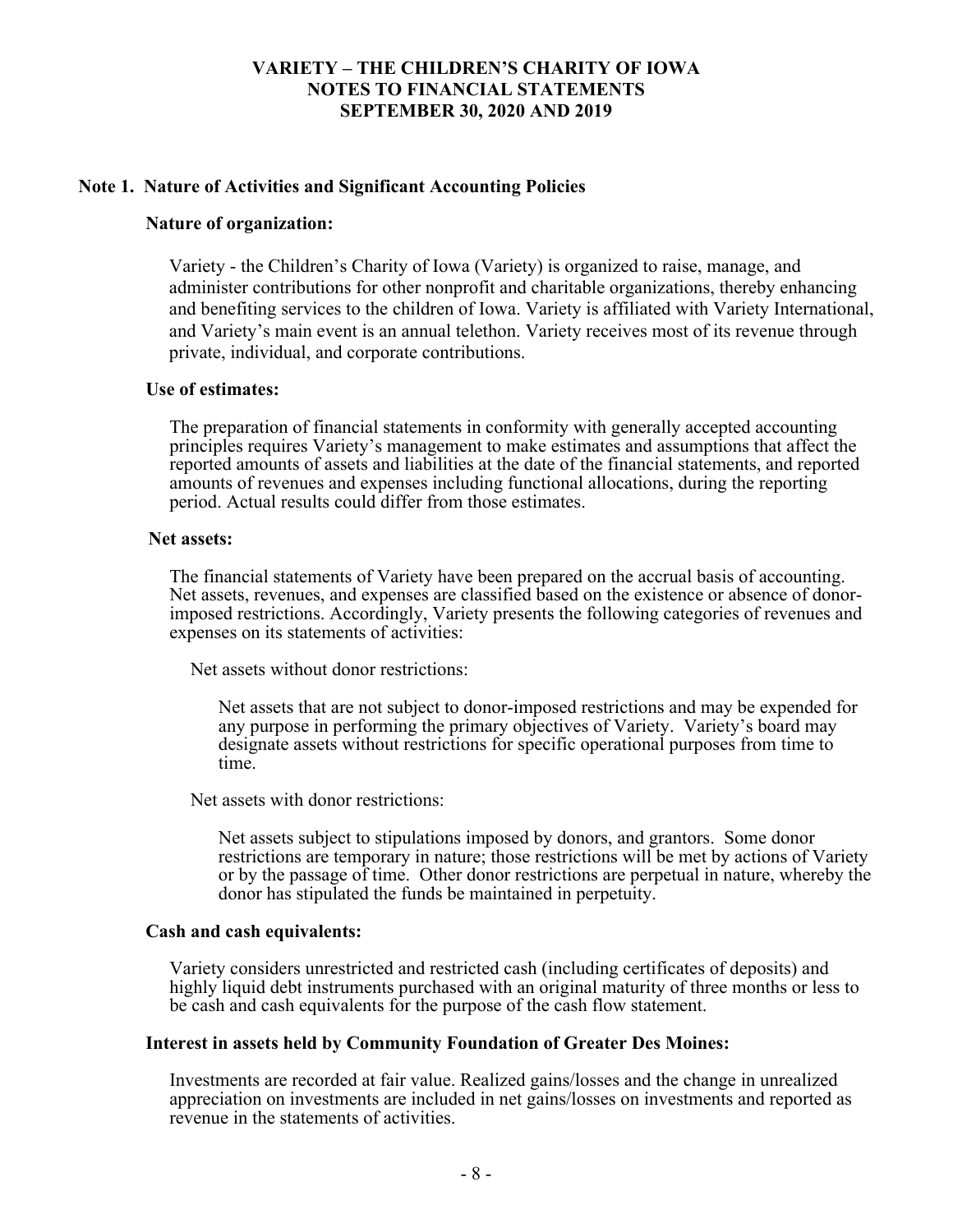### **Note 1. Nature of Activities and Significant Accounting Policies** *(Continued)*

### **Revenue and Revenue Recognition:**

Variety recognizes contributions when cash, securities, or other assets; an unconditional promise to give; or a notification of a beneficial interest is received. Conditional promises to give-that is, those with a measurable performance or other barrier and a right of return-are not recognized until the conditions on which they depend have been met.

Variety is occasionally notified that it has been included as a beneficiary in a will. These notifications are considered conditional and are not recorded as a contribution as the individuals retain the ability to modify their wills during their lifetimes. When the probate court declares the will valid, Variety recognizes contribution revenue and a receivable at the fair value of its interest in the estate, unless it is conditioned upon future or uncertain events. Conditional promises to give are not recognized until they become unconditional; that is, when the conditions on which they depend are substantially met. Contributions of assets other than cash are recorded at their estimated fair value. Contributions with donor-imposed restrictions are reported as restricted support unless Variety meets the donor-imposed restriction on all or a portion of the amount contributed in the same reporting period in which the contribution was received. In those cases the contributions, to the extent the restrictions have been met, are reported as support without donor restrictions.

Contributions to be received after one year are discounted at an appropriate discount rate commensurate with the risks involved. Amortization of discounts are recorded as additional contribution revenue in accordance with donor-imposed restrictions, if any, on the contributions. An allowance for uncollectible contributions receivable is provided based upon management's judgment, including such factors as prior collection history, type of contribution, and nature of fund-raising activity.

Variety receives and disburses certain donor-designated funds representing contributions designated by the donor for a specific charity served by Variety. Variety does not have the ability to vary the designation. Donor-designated funds are included in the total amount raised, but excluded from net revenue and contributions.

Many volunteers donate significant amounts of time to the fundraising activities of Variety; however, these donated services are not reflected in the financial statements since their services do not require specialized skills. Donated professional services are reflected in the statements of activities at their fair value. Significant materials and other assets received as donations are recorded and reflected in the accompanying financial statements at their fair values on the date of receipt.

### **Equipment:**

All acquisitions of equipment in excess of \$1,000 are capitalized. Equipment is stated at cost and depreciated by the straight-line and accelerated methods over the estimated useful lives of the related assets.

### **Charity grants payable:**

Charity grants payable represent the grants that have been authorized by the Board of Directors of Variety to be disbursed to various charities from monies raised through September 30, 2020.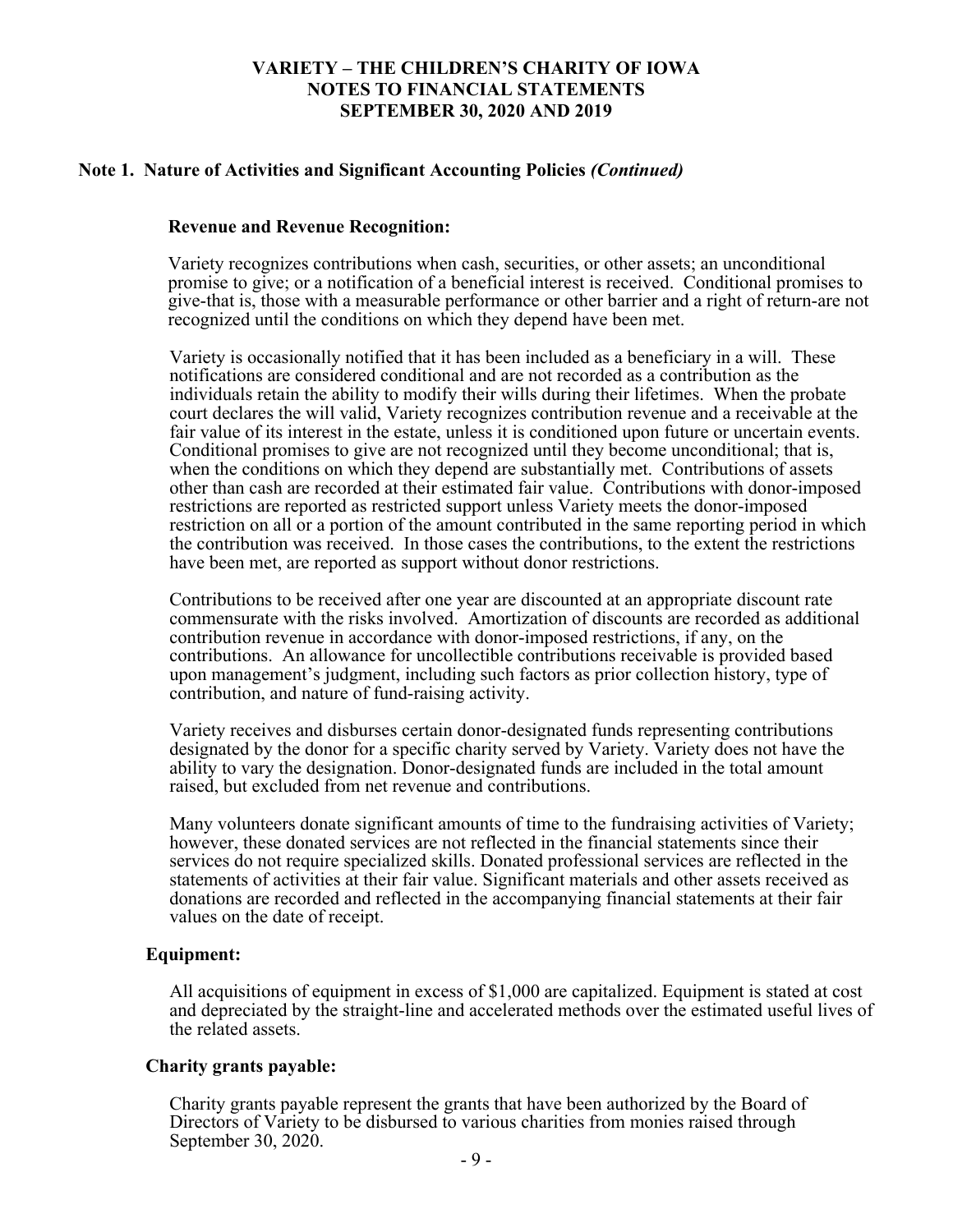### **Note 1. Nature of Activities and Significant Accounting Policies** *(Continued)*

### **Statements of functional expenses:**

Expenses are attributed to Variety's primary functions of program services, fundraising and administration based on specific identification where possible. When specific identification is not possible, indirect expenses are allocated to a particular function using time studies and estimates made by management. Program service expenses include the cost to manage certain charitable programs offered by Variety such as the annual charity grants process, Kids on the Go! Mobility Program and other Variety programs. Fundraising expenses arise from conducting special events and soliciting contributions, gifts and grants. Administrative expenses include expenses that are not directly related to programming or fundraising but still support the overall operation of Variety.

### **Income tax status and accounting for uncertain tax positions:**

Variety is exempt from federal income tax under Section  $501(c)(3)$  of the Internal Revenue Code and annually files a federal return as an exempt organization. Variety has been classified as other than a private foundation by the Internal Revenue Service. As such, Variety owes taxes on "unrelated trade or business" income to the extent that it exceeds expenses attributable to such income. No unrelated trade or business income was generated during the fiscal year by Variety.

Variety has a determination letter from the IRS stating Variety is exempt from income tax under the provisions of Section  $501(c)(3)$  of the Internal Revenue Code. Variety has filed a Form 990 tax return in the U.S. federal jurisdiction. Management of Variety believes they have no material uncertain tax positions and, accordingly, will not recognize any liability for unrecognized tax benefits. Any interest and penalty payments would be recorded in separate accounts in the financial statements. Variety is subject to routine audits by taxing jurisdictions; however, there are currently no audits for any tax periods in progress.

# **Liquidity**

Variety's financial assets within one year of the statement of financial position date for general expenditure is \$1,936,730 in cash and cash equivalents and \$796,339 in contributions receivable as of September 30, 2020. In addition, Variety has \$1,069,655 in the Community Foundation of Greater Des Moines which could also be used for operations. As part of Variety's liquidity management, it has a policy to structure its financial assets to be available as its general expenditures, liabilities, and other obligations come due. Variety currently keeps all of its operating resources in short-term cash or cash equivalents.

### **Note 2. Interest in Assets Held By Community Foundation of Greater Des Moines**

Variety has an interest in assets held at the Community Foundation of Greater Des Moines (CFGDM). The assets are invested in CFGDM's pooled long-term growth portfolio under an investment allocation determined by CFGDM's Investment Committee. At September 30, 2020, the majority of assets in the long-term growth portfolio were comprised of fixed income securities (15%) and domestic (36%) and international equities (28%). The remaining assets are invested in money markets, real estate investments, private equity investments, and hedge fund of funds investments. Variety may request these assets or the net investment income of these assets at any time from the CFGDM. Distributions are not subject to variance power (i.e., the CFGDM does not have the power to redirect the assets or the net investment income to an entity other than Variety). The realized gains/losses and unrealized appreciation/depreciation on the endowment at September 30, 2020 and 2019 are reflected in net assets without donor restrictions.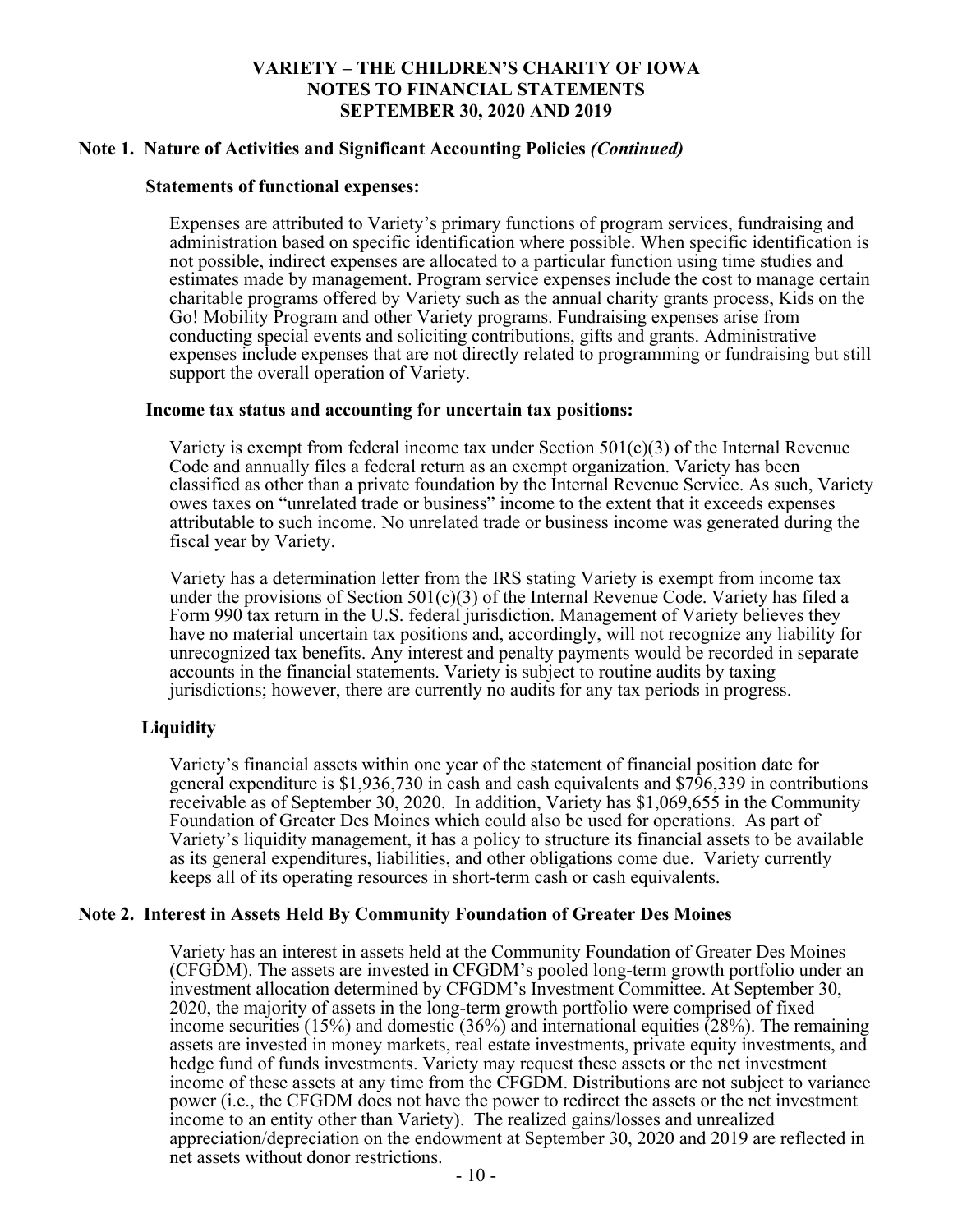### **Note 3. Fair Value Measurements**

Fair values of the assets measured on a recurring basis at September 30, 2020 are as follows:

|                                                       | <b>Fair Value</b> | <b>Quoted</b><br><b>Prices</b><br>In Active<br><b>Markets</b> for<br><b>Identical</b><br><b>Assets</b><br>(Level 1) | Significant<br>Other<br><b>Observable</b><br>Inputs<br>(Level 2) |   | Significant<br><b>Unobservable</b><br>Inputs<br>(Level 3) |
|-------------------------------------------------------|-------------------|---------------------------------------------------------------------------------------------------------------------|------------------------------------------------------------------|---|-----------------------------------------------------------|
| Interest in assets held by<br>Community Foundation of |                   |                                                                                                                     |                                                                  |   |                                                           |
| <b>Greater Des Moines</b>                             | \$1,069,655       |                                                                                                                     |                                                                  | S | 1,069,655                                                 |
| Total                                                 | \$1,069,656       |                                                                                                                     |                                                                  | S | 1,069,656                                                 |

The makeup of the caption "change in value of interest in assets held by Community Foundation of Greater Des Moines" are the following:

| Net unrealized gains | \$27,955 |
|----------------------|----------|
| Net realized gains   | 3,322    |
|                      | \$31,277 |

Fair values of the assets measured on a recurring basis at September 30, 2019 are as follows:

|                            | Fair<br>Value | <b>Quoted</b><br><b>Prices</b><br>In Active<br><b>Markets</b> for<br><b>Identical</b><br><b>Assets</b><br>(Level 1) | Significant<br><b>Other</b><br><b>Observable</b><br>Inputs<br>(Level 2) | Significant<br><b>Unobservable</b><br>Inputs<br>(Level 3) |
|----------------------------|---------------|---------------------------------------------------------------------------------------------------------------------|-------------------------------------------------------------------------|-----------------------------------------------------------|
| Interest in assets held by |               |                                                                                                                     |                                                                         |                                                           |
| Community Foundation of    |               |                                                                                                                     |                                                                         |                                                           |
| <b>Greater Des Moines</b>  | \$896,841     |                                                                                                                     |                                                                         | <sup>\$</sup><br>896,841                                  |
| Total                      | \$896,841     |                                                                                                                     |                                                                         | 896,841<br>S                                              |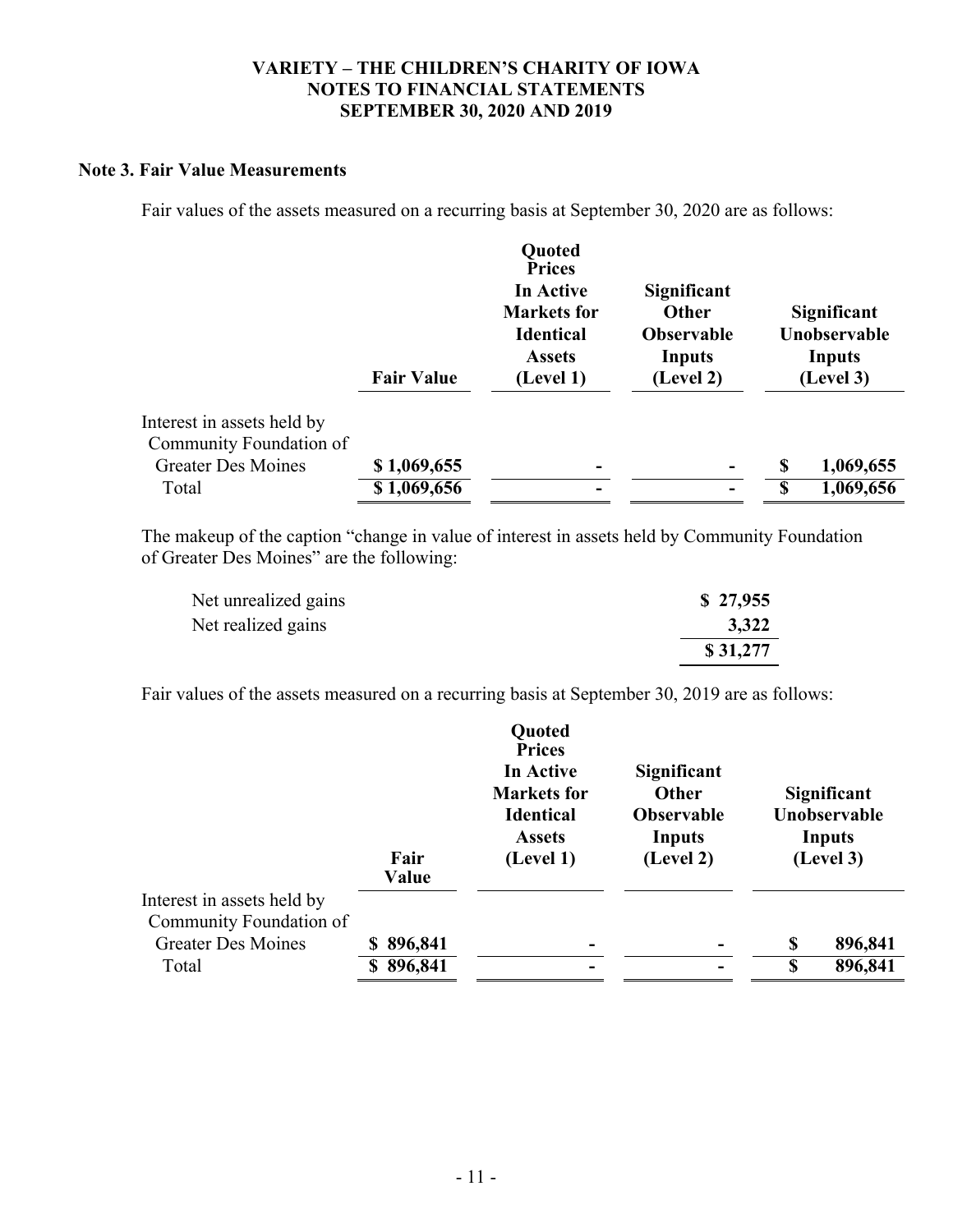### **Note 3. Fair Value Measurements** *(Continued)*

The makeup of the caption "change in value of interest in assets held by Community Foundation of Greater Des Moines" are the following:

| Net unrealized losses | \$(1,295) |
|-----------------------|-----------|
| Net realized gains    | 4,438     |
|                       | \$3,143   |

Variety accounts for its investments and assets held at the CFGDM at fair value. Fair value is defined as the price that would be received to sell an asset or paid to transfer a liability in an orderly transaction between market participants at the measurement date in its principal market or in the absence of a principal market, the most advantageous market for the investment or liability. Variety has categorized its investments, based on the priority of the inputs to the valuation technique, into a three-level fair value hierarchy. These levels are as follows:

*Level 1* - Valuation is based upon quoted prices for identical instruments traded in active markets.

*Level 2* - Variety does not hold any level 2 assets.

*Level 3* - Valuation is generated from model-based techniques that use significant assumptions not observable in the market. These unobservable assumptions reflect estimates of assumptions that market participants would use in pricing the asset or liability. Valuation techniques include use of option pricing models, discounted cash flow models and similar techniques. The fair value of the investment is based on a combination of audited financial statements of the investees and monthly or quarterly statements received from investees.

Assets held by the CFGDM consist of pooled funds invested at CFGDM. Variety holds a share of pooled funds and not direct ownership of the underlying investments. Although the pooled funds include equity, fixed income, and other marketable securities, the pool itself is not a publicly traded instrument. Variety estimates the fair value of its pooled funds at the balance sheet date based on its relative ownership investment in the pool. All funds held at the CFGDM as well as assets held in trust by others are considered Level 3 investments, as there is not direct ownership of the underlying investments. However, the underlying investments in the pooled funds consist of investments that have been measured using Level 1, Level 2 and Level 3 inputs. The CFGDM invests in various investment securities. Investment securities are exposed to various risks such as interest rate, market and credit risks. Due to the level of risk associated with certain investment securities, it is at least reasonably possible that changes in the values of investment securities will occur in the near term and those changes could materially affect the beneficial interest in each fund at the CFGDM.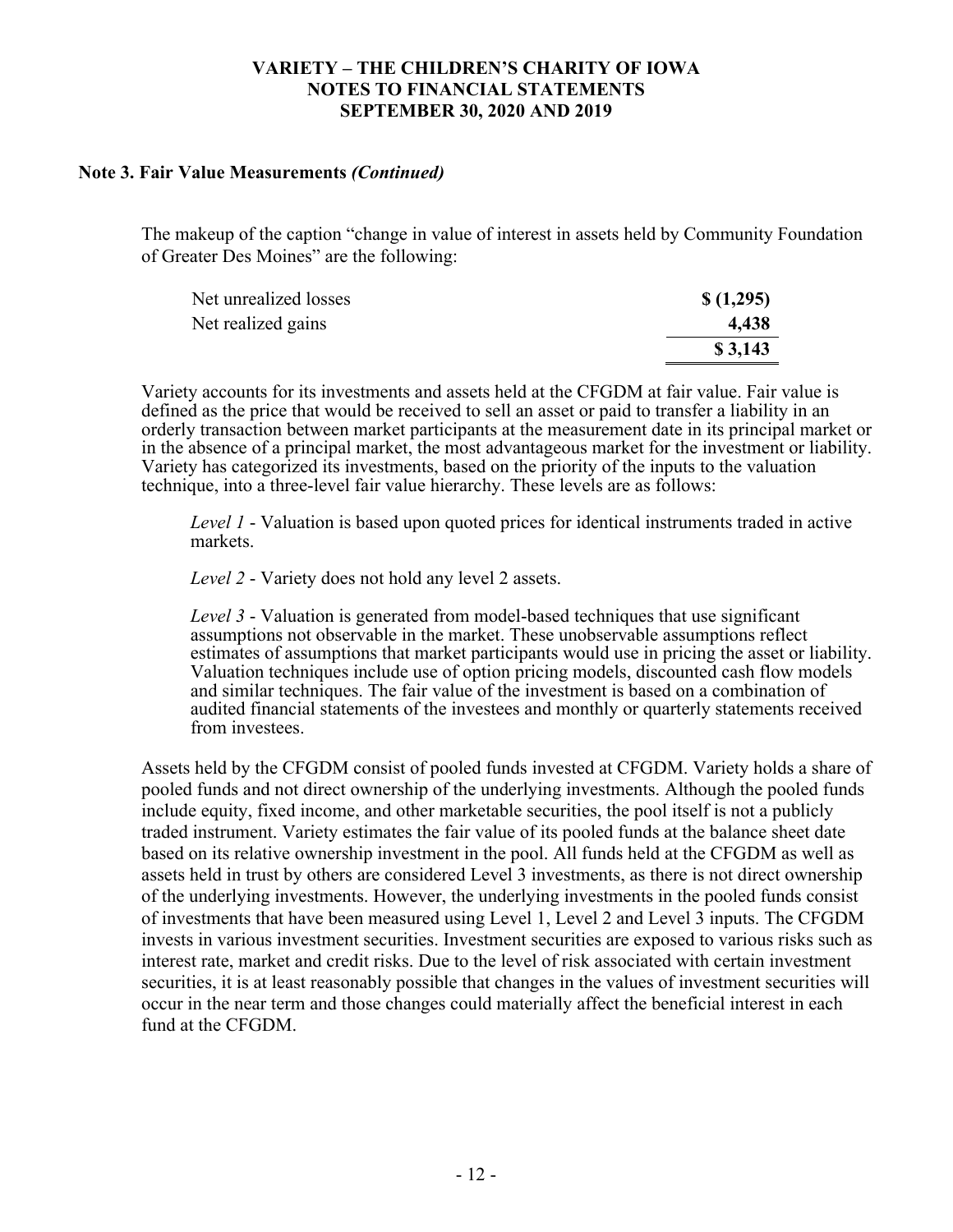# **Note 3. Fair Value Measurements** *(Continued)*

The following table provides a summary of changes in fair value of Variety's Level 3 funds for the year ended:

|                               | 2020        | 2019      |
|-------------------------------|-------------|-----------|
| Beginning balance             | \$896,841   | \$777,868 |
| Contributions                 | 126,149     | 100,770   |
| Interest and dividends        | 19,974      | 18,889    |
| Net realized gains            | 3,322       | 4,438     |
| Net unrealized gains (losses) | 27,955      | (1,295)   |
| Investment expenses           | (4,586)     | (3,829)   |
| Ending balance                | \$1,069,655 | \$896,841 |

# **Note 4. Charity Grants Payable**

As of September 30, 2020, charity grants payable consists of:

| Blank Children's Hospital   | \$120,000 |
|-----------------------------|-----------|
| ChildServe                  | 200,000   |
| Mary Greeley Medical Center | 121,000   |
| MercyOne – Des Moines       | 120,000   |
| Other                       | 20,945    |
| Pursuit of Innovation       | 100,000   |
| Riverview Playground        | 276,490   |
| Willkie House               | 40,002    |
|                             | \$998,437 |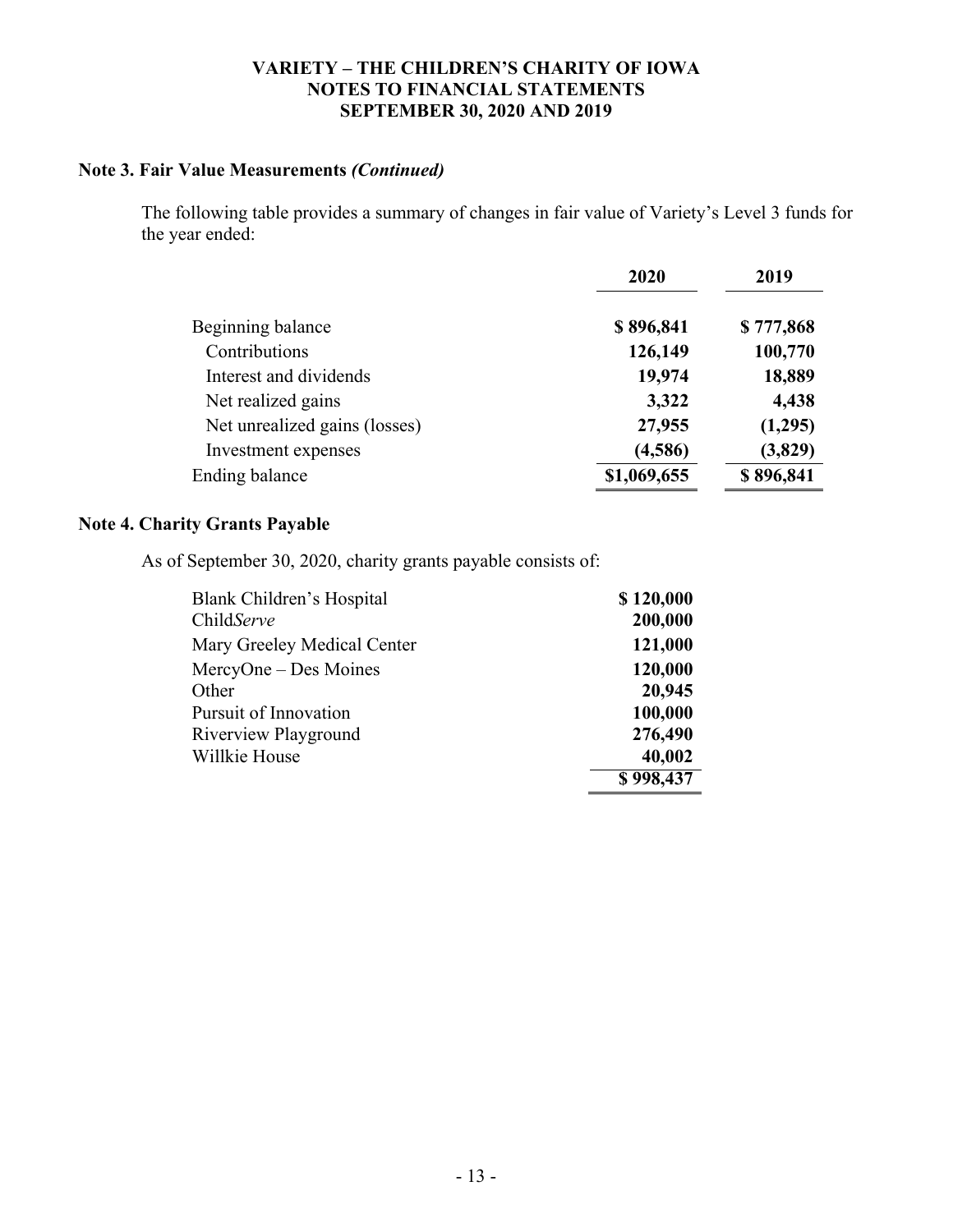### **Note 4. Charity Grants Payable** *(Continued)*

As of September 30, 2019, charity grants payable consists of:

| American Home Finding Association | 40,000<br>S |
|-----------------------------------|-------------|
| <b>Best Buddies</b>               | 10,000      |
| Bethany for Children and Families | 10,000      |
| Blank Children's Hospital         | 150,000     |
| By Degrees Foundation             | 35,000      |
| ChildServe                        | 200,000     |
| Friends of Des Moines Parks       | 3,000       |
| Girl Scouts of Greater Iowa       | 40,000      |
| Hope at the Brick House           | 9,700       |
| Kid Assist of Jasper Cty          | 2,062       |
| MercyOne – Des Moines             | 200,000     |
| Opportunities Unlimited           | 12,454      |
| Project HELP of Marion County     | 2,063       |
| United Action for Youth           | 21,500      |
| Willkie House                     | 40,000      |
| <b>Youth Standing Strong</b>      | 100,000     |
|                                   | \$875,779   |

### **Note 5. Commitments**

Variety leases office space for \$3,434 per month on a month-to-month basis in Des Moines, Iowa. Variety has made a commitment to stay in this space until September 30, 2021. In addition, Variety maintains office space in Cedar Rapids under a lease expiring on September 30, 2021 with a commitment of \$9,007 for the year ended September 30, 2021. Rent expense was \$49,366 and \$47,240 for the years ended September 30, 2020 and 2019, respectively.

Variety has a grant agreement with ChildServe to pay \$200,000 in December 2021, \$200,000 in December 2022, and \$200,000 in December 2023 for the construction of a dedicated behavioral health clinic. This grant is contingent on Variety raising adequate funds each year to pay that year's commitment. If Variety does not raise adequate funds, the grant for that year will not be paid. In addition, if Variety becomes insolvent, the unpaid grant amount will be extinguished. Because this is deemed to be a contingent grant, the amounts to be paid in future years are not recorded in the financial statements of Variety until the contingency is met. During fiscal year 2020, Variety met the conditions required for the December 2021 payment and has accrued the payable in the financial statements as of September 30, 2020.

#### **Note 6. Net Assets**

Without donor restrictions net assets are available for the following purposes:

|                            | 2020        | 2019        |
|----------------------------|-------------|-------------|
| Without donor restrictions | \$835,868   | \$560,735   |
| Board designated endowment | 1,069,655   | 896,841     |
|                            | \$1,905,523 | \$1,457,576 |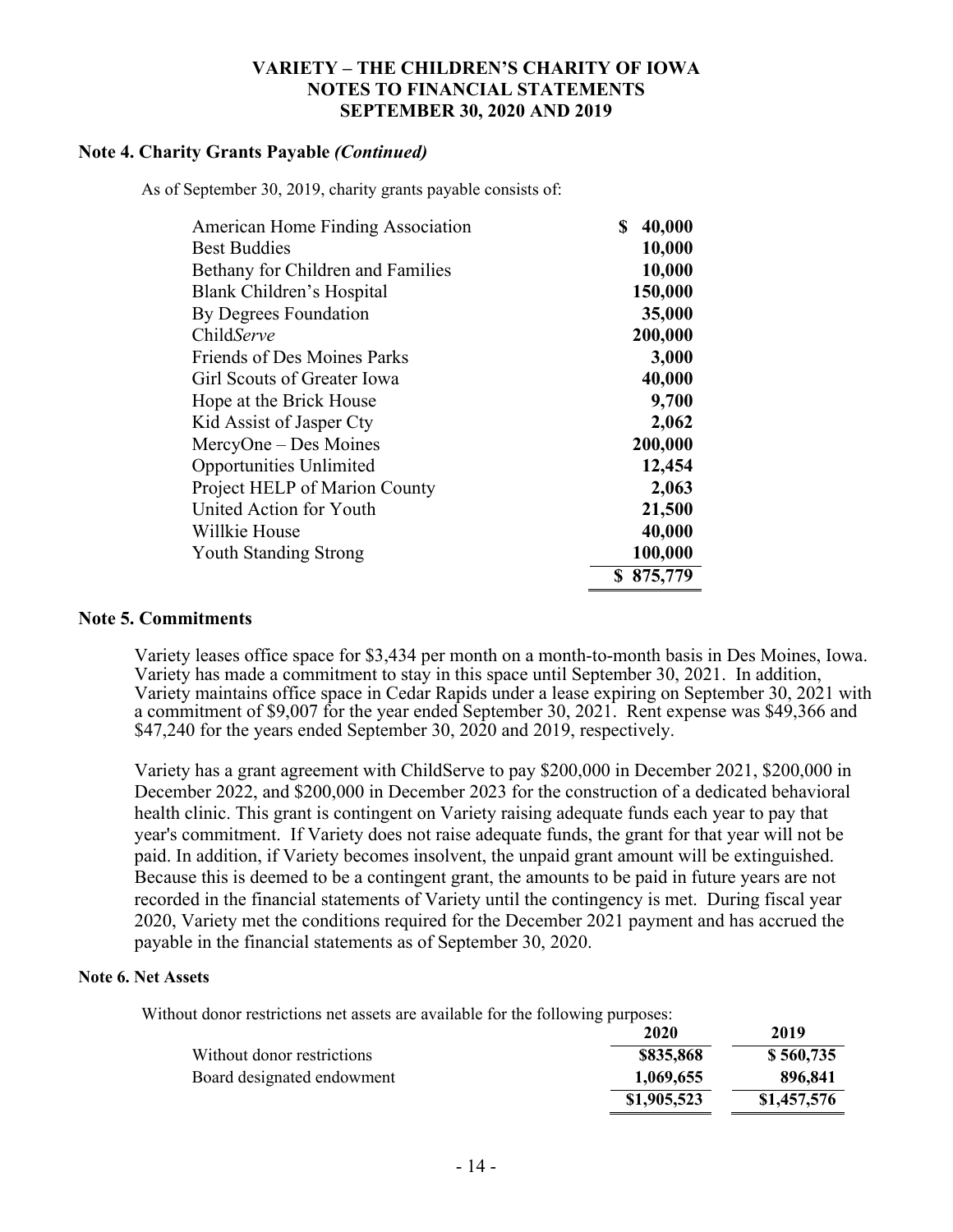### **Note 6. Net Assets** *(Continued)*

| $\ldots$ . The models $\ldots$ and $\ldots$ . The contract $\ldots$ is a set $\ldots$ in $\ldots$ | 2020          | 2019         |
|---------------------------------------------------------------------------------------------------|---------------|--------------|
| Kids on the Go! Mobility Program                                                                  | 212,352<br>S. | 167,294<br>S |
| Variety Star Playgrounds                                                                          | 108,925       | 584,242      |
| John R. Grubb Variety Transportation Program                                                      |               | 10,771       |
| <b>Compassion Funds</b>                                                                           | 382,660       | 315,997      |
| Jody Reynolds Memorial                                                                            | 170,347       | 159,322      |
| Vision to Learn                                                                                   |               | 20,930       |
|                                                                                                   | 874,284       | \$1,258,556  |

With donor restrictions net assets are available for the following purposes:

# **Note 7. Defined Contribution Retirement Plan**

Variety has a salary deferral retirement plan. The plan allows eligible employees to defer a portion of their compensation up to the maximum allowed by law. Variety matches a portion of the employee's contribution up to 4 percent of eligible wages. Total expense recorded for Variety's match was \$16,284 and \$13,813 for the years ended September 30, 2020 and 2019, respectively.

# **Note 8. Concentrations of Credit Risk**

Variety maintains cash and cash equivalents in financial institutions in excess of FDIC insurance coverage limits. Variety has not experienced any losses in such accounts.

### **Note 9. Endowment Funds**

The Board of Directors of Variety created a fund to function as an endowment. As required by generally accepted accounting principles, net assets associated with endowment funds, including funds designated by the Board of Directors to function as endowments, are classified and reported based on the existence or absence of donor-imposed restrictions.

The Board of Directors of Variety has interpreted the Iowa Prudent Management of Institutional Funds Act (IPMIFA) as requiring the preservation of the historic value of the original gift as of the gift date of the donor-restricted endowment funds absent explicit donor stipulations to the contrary. In accordance with IPMIFA, Variety considers the following factors in making a determination to appropriate or accumulate donor-restricted endowment funds: (1) the duration and preservation of the various funds, (2) the purposes of the donor-restricted endowment funds, (3) general economic conditions, (4) the possible effect of inflation and deflation, (5) the expected total return from income and the appreciation of investments, (6) other resources of Variety, and (7) Variety's investment policies.